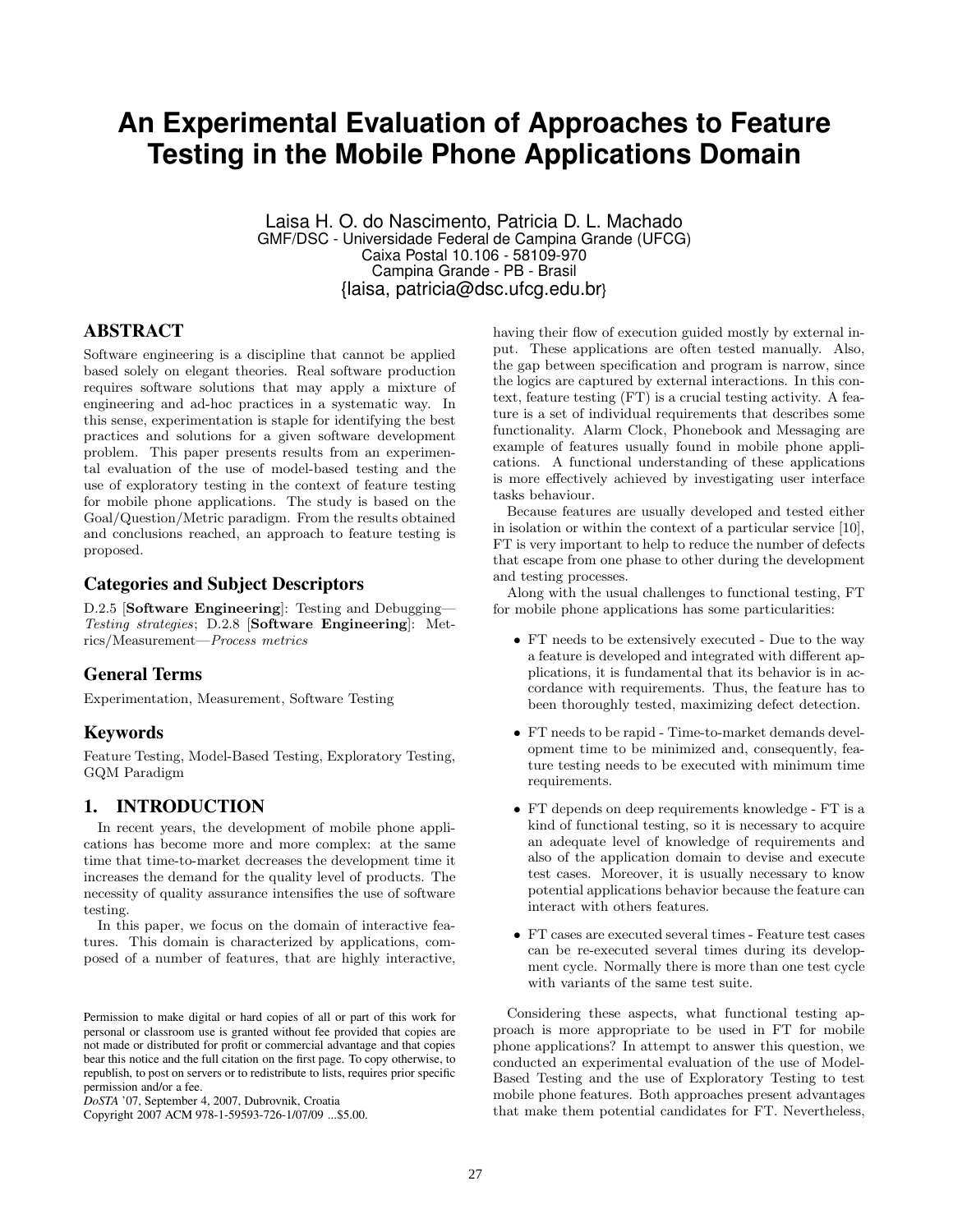it is unclear which one is better suited for FT and what are the forces that guide their successful adoption in the mobile phone applications domain. The experimentation is based on the Goal/Question/Metric paradigm. An evaluation model is proposed for comparing the approaches. Also, it applies the testing approaches to real features. From the experimentation results obtained and conclusions reached, an approach to feature testing is suggested.

The rest of the paper is organized as follows. In the next section, we present examples of a feature requirement and a test case. Sections 3 and 4 present the testing approaches used in this study. Section 5 describes the experimentation methodology used, while Section 6 presents the results obtained. Finally discussions and conclusions are presented in Sections 7 and 8.

## 2. FEATURE

Mobile phone applications are composed of features. A feature is a clustering of individual requirements that describe a cohesive, identifiable unit of functionality [21]. These requirements are described in documents that specifies the behavior of a particular feature. For example, consider a feature named "Favorite Messages" that consists in move some message from inbox folder to favorite messages folder. Figure 1 shows a fraction of a requirements document for this feature.



#### **Figure 1: A sample of feature requirements**

An important characteristic of a feature is that its development happens in an evolutionary manner. In practice, a feature can evolve to another feature or it can have some specific functionality described by other feature as a result of interaction. This characteristic requires a good knowledge of the feature requirements and the likely requirements of the features to be affected. Because features are developed in isolation and in an evolutionary way, FT is so important.

As mentioned before, FT is a kind of functional testing that has some particularities. A feature test case is a traditional test case, with initial conditions, steps and expected results (Figure 2). However, a FT test case needs to be abstract since FT execution is usually manual. This is due to the fact that mobile phone applications are highly interactive. Also, most of the functionalities cannot be properly checked by automated test cases as they require human intervention. Moreover, their execution is not feasible, mainly, due to technological barriers.

## 3. MODEL-BASED TESTING

Model-based testing (MBT) is a testing approach where common testing tasks are based on a model of the appli-

### **TC 01**

#### **Initial Conditions**

The memory is full. There are messages in inbox folder

| <b>Steps</b>                                     | <b>Expected Results</b>                                   |
|--------------------------------------------------|-----------------------------------------------------------|
| Go to inbox folder                               | Inbox folder is displayed                                 |
| Select some message                              | The message is<br>highlighted                             |
| Select context sensitive<br>menu                 | The option "Move to<br>Favorite Messages" is<br>displayed |
| Select the option "Move<br>to Favorite Messages" | A message dialog<br>"Memory is full" is<br>displayed      |
| Confirm message dialog                           | Message content is<br>displayed                           |

#### **Figure 2: An example of a feature test case**

cation under test [16]. Basically, MBT is composed of the following phases (Figure 3):

- 1. Model building In this phase, a mental representation of the system's requirements is formed and mapped to the model.
- 2. Test cases generation Test cases are derived from the model. The automation of this phase depends on the nature of the model.
- 3. Test cases execution Consists in running the test cases generated previously.
- 4. Results analysis Execution time and test cases results are analyzed for model improvement.

One of the advantages of MBT is the possibility to automatize test case generation because, as test cases are generated automatically, the consistency between test cases and requirements can be maintained effortless [12]. This is crucial for mobile phone applications due the fact that feature requirements are continuously changing to meet new demands of integration with different applications of product families. Besides, the automation can reduces the cost of the testing process since it reduces the time of test cases creation [17]. Other advantage of using MBT is the possibility of reusing development artifacts, particularly requirements documents [4].

In the context of feature test for mobile phone applications, MBT, as it seems, is a promising approach, once the time of the testing process can be reduced over automatic test case generation, and feature test needs to be rapid. For instance, Figueiredo et al [14] presents a model-based testing approach to feature interaction testing where features and interactions are specified as use cases that are translated into models for test case generation.

Another point that favours the application of MBT in this context is requirements coverage. Considering the hypothesis that the model cover 100% of the requirements, the test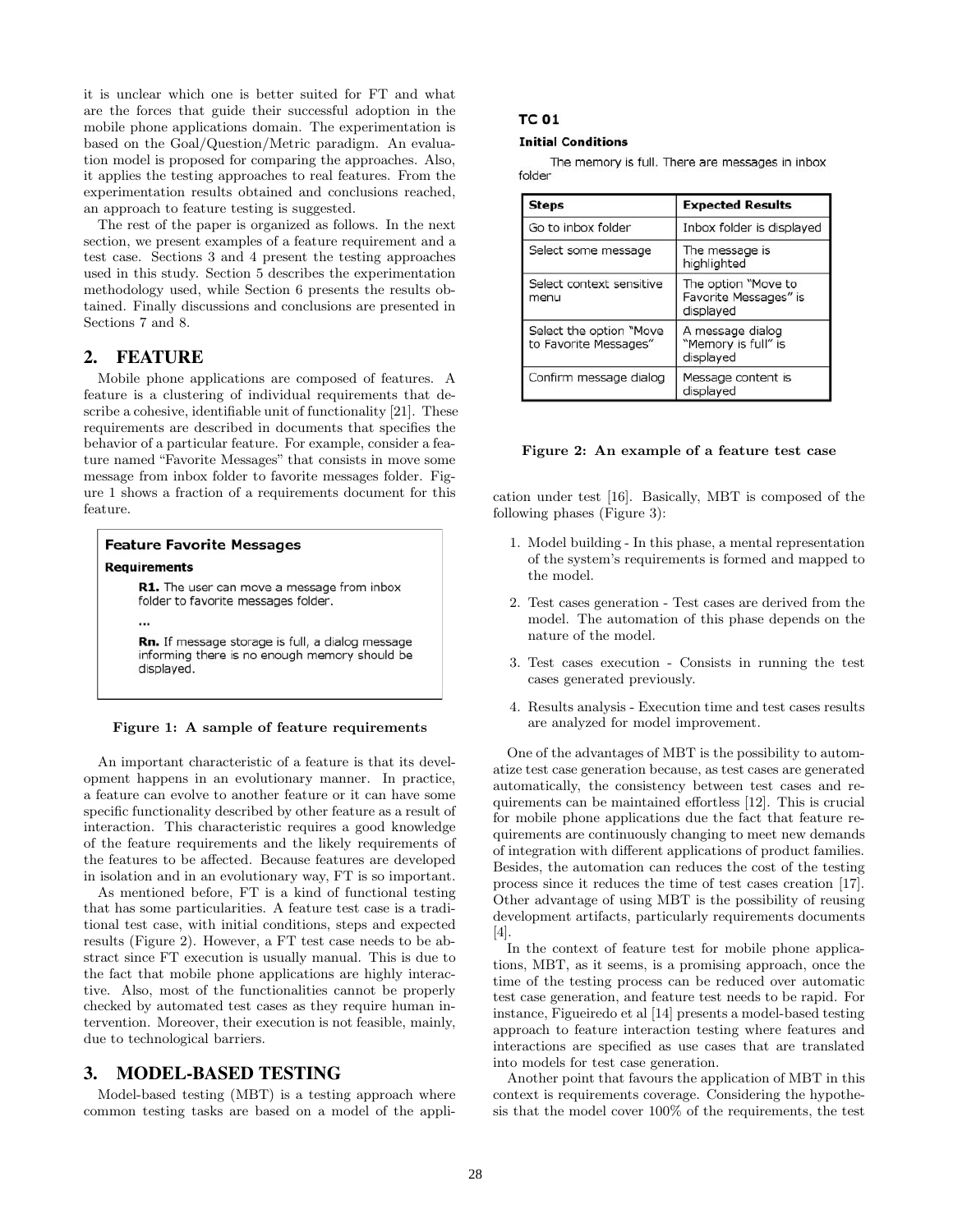

**Figure 3: Model-Based Testing**

cases generated automatically will probably cover too. This fact guarantees that there are test cases for all requirements described on requirements documents.

## 4. EXPLORATORY TESTING

The term exploratory testing (ET) was first published by Kaner in his book *Testing Computer Software* to distinguish exploratory testing and ad hoc testing. The ad hoc testing is like a subtype of exploratory, where there are not annotations to re-execute the tests [1]. ET can be defined as a testing approach where design and execution of test cases occur simultaneous. In other words, ET is any testing where the tester controls the design while tests are performed and uses the knowledge acquired to design better tests [3].

Exploratory testing complements other testing approaches [18]. Some works have pointed out the advantages of its use, like effectiveness, efficiency, and rapid feedback [2, 3]. However there are no scientific evidences about this [18].

Bach [2] presents a methodology to use exploratory testing in test sessions. A test session can be defined as a predetermined time period where a tester tests the application according to an objective, also pre-determined, and makes a report with information about bugs, tester, and test time among other details.

Considering the advantages of using ET, it seems that it is a good approach to use in FT. By Using ET the tester uses his skills. This fact increases the probability of detecting hidden faults more easily than using other testing approaches,

which can reduce the number of defects and improves the effectiveness of FT.

Moreover, as mentioned before, feature test cases execution is usually manual due to the interactive nature of mobile phone applications. This is particularly suitable for strategies such as ET.

Finally, another characteristic of ET is that the tester acquires knowledge about the system during test execution. As FT demands deep requirements knowledge, this characteristic increases our feeling that ET is a good approach for feature test.

## 5. EXPERIMENTAL METHODOLOGY

In this section, we present an experimental methodology to evaluate testing approaches. The focus is on evaluating the use of exploratory testing and the use of model-based testing in feature testing for mobile phone applications.

Experimentation in Software Engineering is important to discover how some techniques performs, discover its limitations and understand how to improve them [6]. When we wish to evaluate some technique or process, it is necessary to follow some measurement model that provides the mechanisms to conduct this evaluation. Some mechanisms for defining measurable goals have appeared in the literature: the Software Quality Metrics Approach (SQM) [8], the Quality Function Deployment Approach (QFD) [19], and the Goal/Question/Metric Paradigm (GQM) [5, 7]. Because GQM allows the evaluation of the object of study [5], we choose its for defining our measurement model.

The GQM paradigm is a mechanism for defining and evaluating a set of operational goals using measurements [5, 7]. A measurement model is defined into three levels: conceptual (goal), operational (question), and quantitative (metric).

We use the Goal Question Metric (GQM) paradigm for defining our measurement model. Firstly, we defined our goal: *Evaluate the use of exploratory testing and the use of model-based testing in feature testing for mobile phone applications*. After that, we defined the questions:

- What is the effort in using each approach?
- How efficient is each approach?
- How relevant are the detected faults when following each approach?
- Do the approaches find the same faults?

Finally, we defined the metrics to be consider in order to find out answers to these questions:

1. **Effort** - The effort in testing *T* involves the time required to apply the approach. Thus, *T* is calculated as

$$
T = T_s + T_e + T_a,
$$

where  $T_s$  is the time for setting up the phone, choosing the feature, looking for requirements documents, generating the model and the test cases when using MBT, and defining test plan when using ET; *T<sup>e</sup>* is the time for test execution;  $T_a$  is the time spent on results analysis (not in metrics calculation).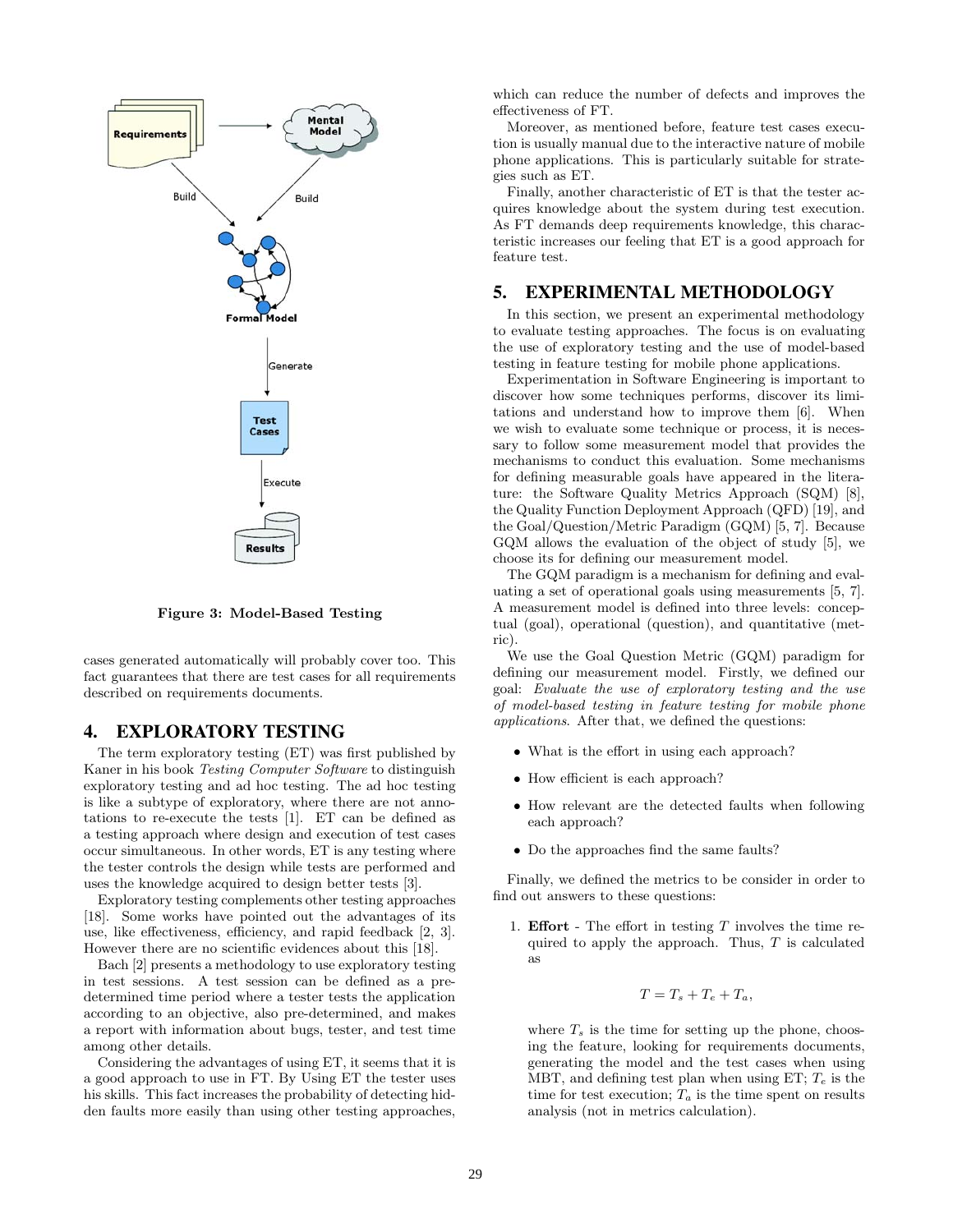2. **Efficiency** - The efficiency *EFF* is related to the ratio of detected faults. So, *EFF* is given by

$$
EFF = \frac{N_f}{T},
$$

where  $N_f$  is the number of faults detected during test execution, *T* is the effort in testing.

3. **Relevance** - The relevance *R* of an approach in the context of FT for mobile phone applications is associated with the relevance of faults detected using it. We calculate *R* as follows:

$$
R = \frac{\sum R_f}{N_f},
$$

where  $N_f$  is the number of faults detected during test execution;  $R_f$  is the relevance of a fault according to some criterion. We suggest the criterion bellow:

- 1 A transparent problem is invisible to the customer. Example: bad layout.
- 2 A minor problem that does not impede the user from accomplishing the desired function. Example: error messages aren't very clear.
- 3 A moderate problem that impedes, but does not prevent, the user from accomplishing the desired function. Example: user data must be modified to work.
- 4 A serious problem that produces intermittent loss of function or degraded performance. Example: can't use major product function.
- 5 A critical problem that renders the work product unfit for use and/or unable to be serviced. Example: system crash.
- 4. **Faults similarity** The faults similarity  $F_{A \cap B}$  is the intersection between the set of faults detected using the testing approach *A* and the set of faults detected using the testing approach *B*.  $F_{A \bigcap B}$  is calculated as

$$
F_{A \bigcap B} = F_A \bigcap F_B,
$$

where  $F_A$  is the set of faults detected using A,  $F_B$  is the set of faults detected using B. Faults similarity can also be defined as:

$$
\tfrac{F_{A\bigcap B}}{N_{fA}+N_{fB}}*100\%,
$$

where  $N_{fA}$  is the number of defects detected using A,  $N_{fB}$  is the number of defects detected using B.

Finally, we determined the mechanisms to collect the metrics defined above. Since the testing approaches have different tasks, we define a sequence of activities for each one. For model-based testing the tasks are:

1. Feature selection - This task is composed by two subtasks:

- Requirements documents searching For choosing a feature to conduct an experiment, it is necessary that it has some characteristics (size, complexity). These characteristics are analyzed by reading requirements documents; however sometimes these documents are not available.
- Phone setting up After selecting the requirements documents, it is necessary to verify if there is an available phone with this feature implemented in its software. If there is no phone, another feature has to be chosen.

At the end of this task, the feature has been selected.

- 2. Model generation The behavioral model generation consists in mapping the functional requirements for a formal or semi-formal notation that represents the feature behavior. This task can be automated. For instance, Cabral [9] presents a method to generate formal specification from requirement documents.
- 3. Test cases generation From the behavioral model defined previously, the test cases are generated. This task can be automated, depending on the nature of the model. Cartaxo et al and Nogueira [11, 13] present tools to generate test cases automatically from LTSs  $<sup>1</sup>$ </sup> and  $CSP<sup>2</sup>$  models respectively.
- 4. Test cases execution Consists in executing the test cases. A logger tool can be used to capture logs that can help in results analysis.
- 5. Results analysis This task concerns analysis of test cases execution results. The metrics defined previously are calculated.

Considering that in exploratory testing we do not generate the behavioral model, the following tasks are suggested:

- 1. Feature selection This task is performed in the same way as for model-based testing
- 2. Test plan definition Consists in reading documents and writing test plans. The test plan defines test sessions (see Section 4 for more details about test session content).
- 3. Test plan execution This task consists in executing the test sessions defined in the test plan. A logger tool can be used to capture the traces that can help in test cases re-execution and in results analysis.
- 4. Results analysis Consists in reading the test sessions annotations and reporting the defects found. The metrics defined previously are calculated

Tables 1 and 2 show the tasks and the metrics that will be collected at the end of the application of each approach.

<sup>1</sup>Labelled Transition Systems (LTSs) provide a formalism to specify, model, analyze and reason about system behaviour [15].

<sup>2</sup>Communicating Sequential Processes (CSP) is a formal specification language primarily designed to describe the behavior of concurrent and distributed systems [20].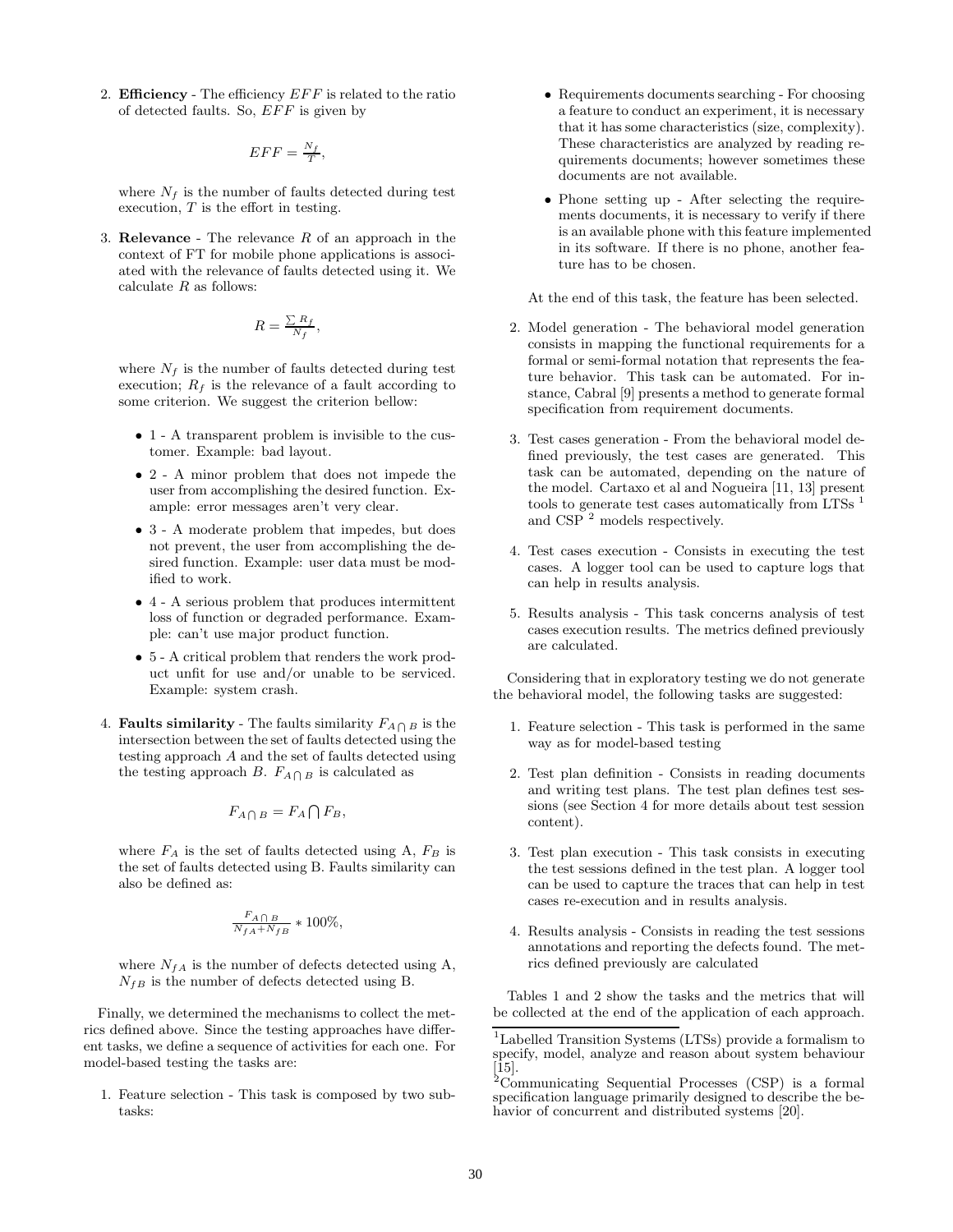| Task                  | Metric                      |
|-----------------------|-----------------------------|
| Feature selection     |                             |
| Model generation      |                             |
| Test cases generation |                             |
| Test cases execution  | $T_e, N_f, R_f$             |
| Results analysis      | $TT_a, EFF, R, F_{A\cap B}$ |

**Table 1: Tasks when using model-based testing and metrics to be collected.**

**Table 2: Tasks when using exploratory testing and metrics to be collected.**

| Task                 | Metric                        |
|----------------------|-------------------------------|
| Feature selection    |                               |
| Test plan definition |                               |
| Test plan execution  | $T_e, N_f, R_f$               |
| Results analysis     | $T, T_a, EFF, R, F_{A\cap B}$ |

## 6. EXPERIMENTAL EVALUATION

In this section, we describe an experiment to evaluate two testing approaches: model-based testing and exploratory testing, in the context of feature testing for mobile phone applications. The goals of this experiment were to validate and to improve the measurement model used and to quickly evaluate the use of these testing approaches in feature testing. Therefore, as a preliminary experiment, we chose a small sample of features. The experiment was performed by one person with knowledge about how MBT and ET are used in feature testing.

The methodology defined in Section 5 was used to conduct this experiment. First, we applied the tasks suggested to model-based testing and collected the necessary data. After, we applied the tasks suggested to exploratory testing and also collected the data. Finally, we analyze the results and calculated the metrics defined previously.

We chose two small features, each one having two requirements documents. These requirements documents have about twenty pages each. The chosen features are common in mobile phone applications, but due to their secrecy, we do not show their details.

Tables 3 and 4 show the data collected. Once the annotations obtained applying ET need to be analyzed and validate (verify if the detected faults were really faults for example),  $T_a$  is not equal to 0. Using MBT, there was generated 11 test cases for feature *A* and 7 test cases for feature *B*.

**Table 3: Data collected using MBT.**

|           | min<br>Ιs | min<br>$\epsilon$ | min<br>$\boldsymbol{a}$ |  |
|-----------|-----------|-------------------|-------------------------|--|
| Feature A |           | .44               |                         |  |
| Feature~B |           | 22.15             |                         |  |

Tables 5 and 6 summarize the obtained results. For feature A (Table 5), the testing approaches did not detect problems, however we can see that the effort applying ET is smaller than applying MBT. Analyzing the results for fea-

**Table 4: Data collected using ET.**

|           | min<br>S | min<br>e | $m_1$<br>$\boldsymbol{a}$ |  |
|-----------|----------|----------|---------------------------|--|
| 'eature A |          | ບ        | €                         |  |
| Feature   | ⇁<br>-   | ১১       |                           |  |

ture B (Table 6), we can notice that ET detected one fault with associated relevance equals to one. Moreover, in this case the effort in using ET was smaller than using MBT.

**Table 5: Experiments results Feature** *A***.**

|                   | <b>MBT</b> | EТ  |
|-------------------|------------|-----|
| Effort (min)      | 137.44     | 128 |
| Efficiency        |            |     |
| Relevance         |            |     |
| Faults similarity |            |     |

**Table 6: Experiments results Feature** *B***.**

|                   | <b>MBT</b> | EТ            |
|-------------------|------------|---------------|
| Effort (min)      | 168.15     | 128           |
| Efficiency        |            | $\simeq 0.46$ |
| Relevance         |            |               |
| Faults similarity |            |               |

During the execution of the tasks, we used internal Motorola tools for getting log files and generating test cases automatically from the model. Table 7 shows which tasks were automated.

It is important to remark that for MBT we cover 100% of the requirements. Regarding the features implementation coverage, ET covered more states than MBT. Actually, this leads to uncover one fault. The feature implementations considered in the experiment had already been tested by other teams and the defects had been fixed.

This explains why only one fault has been detected. Our goal when choosing stable features was to access the ability of the approaches in uncovering escaped defects from their usual testing cycle, once escaped defects are a real problem in feature testing.

## 7. ANALYZING RESULTS

Although the study was performed on a small sample, our feeling is that, in an initial phase, exploratory testing is more indicated than model-based testing for feature testing, considering the mobile phone application domain. We had many difficulties to formalize the requirements when applying MBT because, most of the time it is necessary to have a previous knowledge about the application behavior and the requirements documents did not have information about this behavior. So, as ET can increase the knowledge about the application behavior, we believe that its use in an initial phase can be more effective and feasible.

The effort in applying exploratory testing is clearly smaller than the effort in applying MBT. In our experiment, we use the template presented in Cabral [9] to generate the model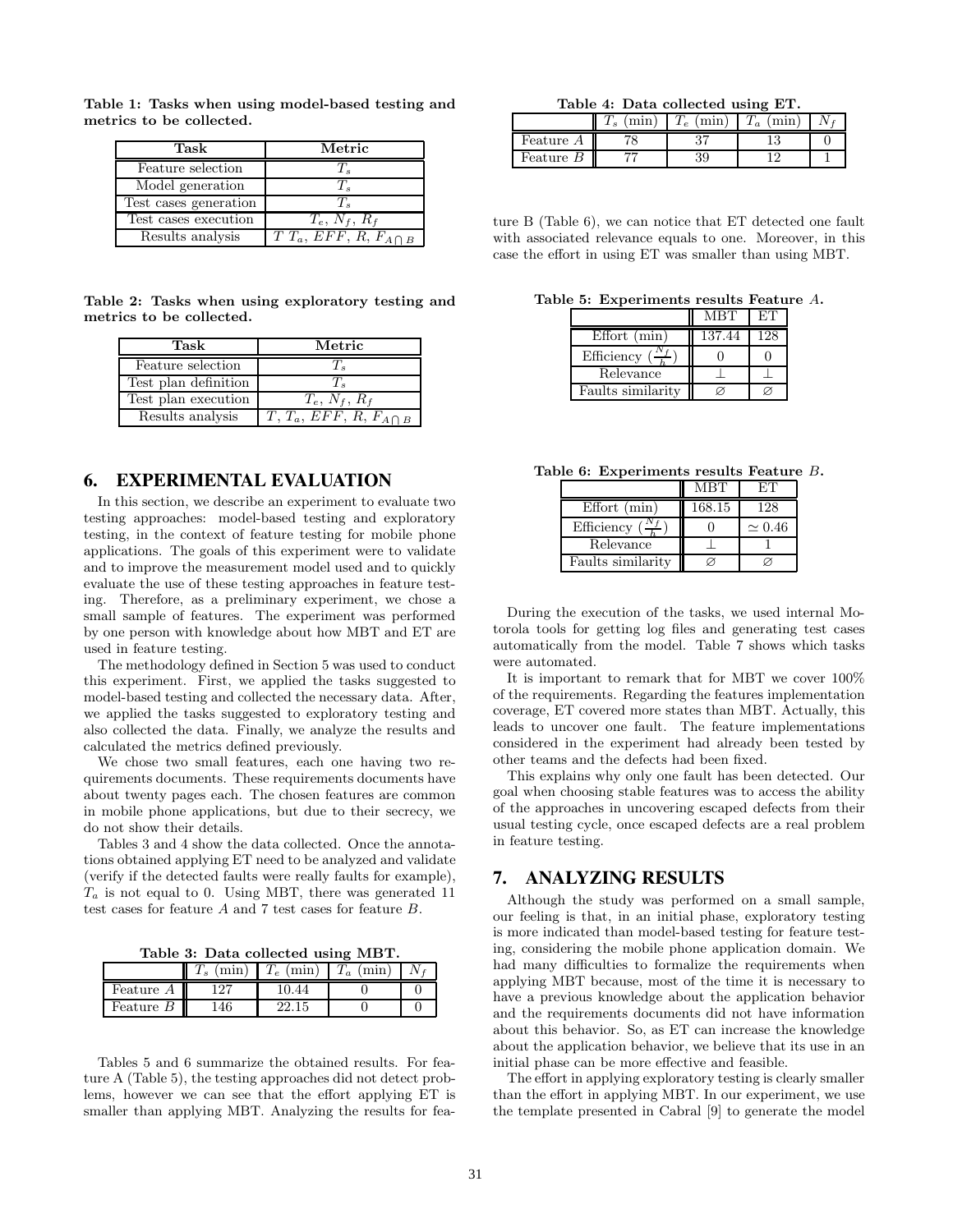| <b>Model-Based Testing</b> |                        |
|----------------------------|------------------------|
| Task                       | Automatic              |
| Feature selection          | $\rm No$               |
| Model generation           | $\bar{\chi}_{\rm{es}}$ |
| Test cases generation      | Yes                    |
| Test cases execution       | No                     |
| Results analysis           | No                     |
|                            |                        |
| <b>Exploratory Testing</b> |                        |
| Task                       | Automatic              |
| Feature selection          | No                     |
| Test plan definition       | No                     |
| Test plan execution        | No                     |

**Table 7: Task automation applied in the experiment.**

automatically when applying MBT. This way, we needed to specify the requirements again using the presented template. If the requirements were already defined using the template, the effort in applying MBT will decrease.

Actually, a single fault was detected by applying ET only. Although this detected fault does not offer basis for generalization, our feeling is that ET is more suitable for FT than MBT. However, ET does not support properly the reexecution of test cases, since they are not documented as for MBT.

Therefore, in a second moment, the use of model-based testing seems to be more interesting due to the many cycles that compose a feature testing. By using MBT, the test cases can be automatically generated and updated, decreasing the costs of the testing process and making it easier for specific test cases to be selected based on certain criteria.

Figure 4 summarizes our idea for a feature testing approach. In an initial phase, exploratory testing is applied and execution logs are saved automatically. These logs can be used to help to construct a model of the feature. Then, during further test cycles, model-based testing is applied. The contributions of exploratory testing are basically the execution logs and the knowledge acquired during test sessions. The former can contribute to complete or to improve the formal model, whereas the latter can contribute in the description of requirements using a controlled natural language (CNL), that makes it possible for an automatic mapping of requirements to a formal model [9]. Because feature testing needs to be rapid, automatic test cases generation provided by model-based testing is an useful characteristic along test cycles.

This approach is a junction of two testing approaches, so probably there is no major costs associate with its use, once the steps are applying the activities from MBT and from ET. Besides this, some phases can be automated. While the tester is doing exploratory testing, a logger tool gets the log. This log contains information about the system state during test execution and can complement the formal model. The model generation can be automatic using a CNL to specify the requirements. The test cases can be generated automatically using some tool that receives the formal model as input.

The evaluation of this approach can be conducted through experiments to verify if its use increases the number of de-



**Figure 4: Feature testing approach**

tected faults and decreases the effort needed in a testing process. The results can be compared with the results of using other approaches.

## 8. CONCLUSIONS

This paper presented the results of an experimental evaluation of two testing approaches for feature testing: modelbased testing and exploratory testing. We presented an experimental methodology based on GQM paradigm to define a measurement model to evaluate the two testing approaches. After that, we conducted an experimental evaluation using the presented methodology. At first instance, exploratory testing produced better results than model based testing. Finally, based on metrics and initial impressions collected from the experiment, we proposed a combined approach to feature testing by using exploratory testing and model-based testing.

The next steps will then be to re-apply the methodology to other features to improve our measurement model and validate our reflections about the use of exploratory testing and model-based testing in feature test. Also, we need to conduct an experimental evaluation of the suggested feature testing approach. For this, the evaluation model will be extended to take the existence of a number of testing cycles into account.

## 9. ACKNOWLEDGMENTS

This work has been developed in the context of a research cooperation between Motorola Inc., CIn-UFPE/Brazil and UFCG/Brazil. We thank the entire group for all the sup